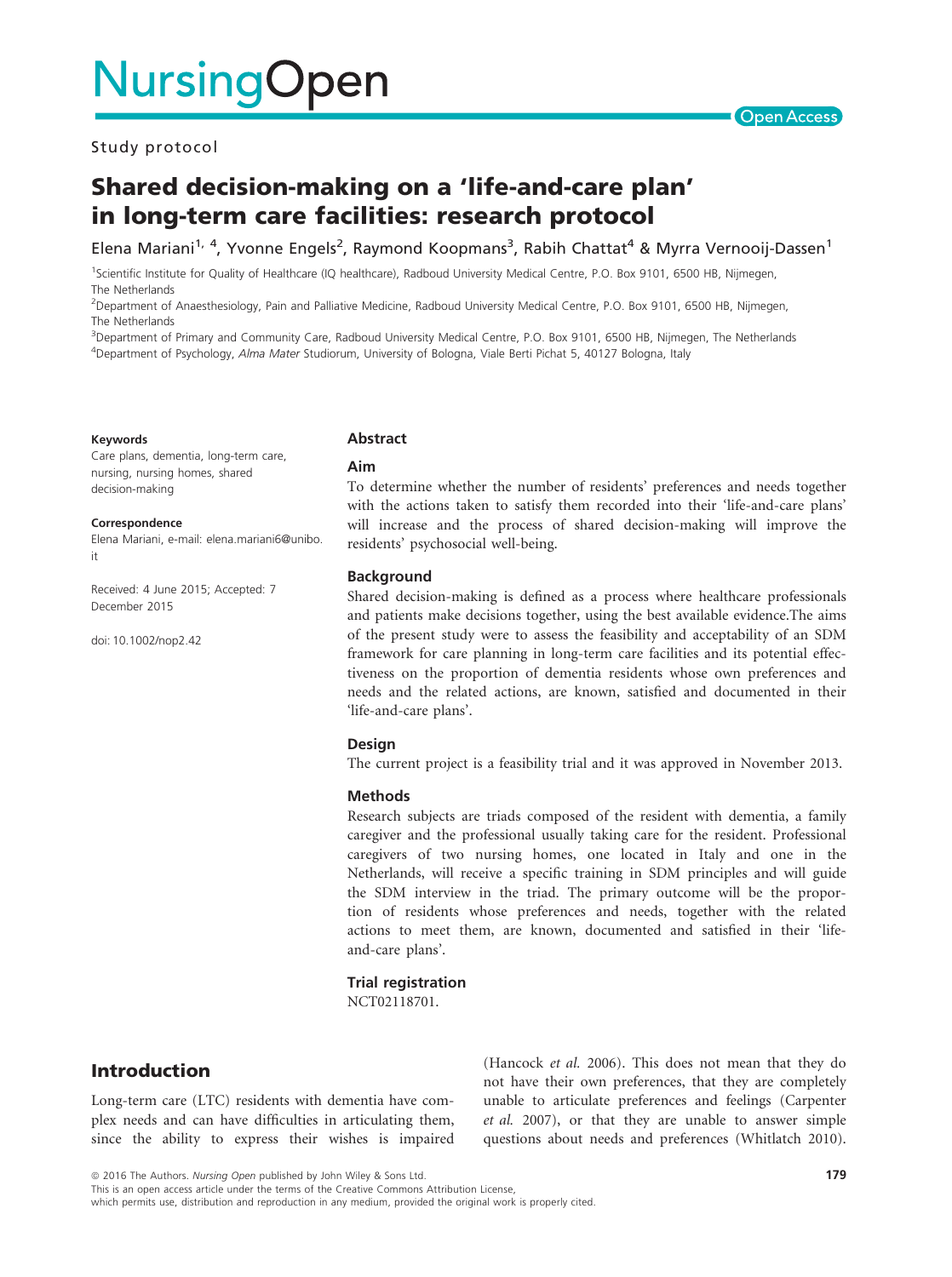While the abilities to answer fact-based questions deteriorate after the early stages of dementia, the abilities to answer preference questions remain more stable over time (Whitlatch 2010). Some studies have shown that it is possible to assess individuals with dementia's personal preferences and to enhance their decision-making involvement (Whitlatch 2010). Such studies have shown a positive link between the involvement of people suffering from dementia in decision-making and their quality of life (Fetherstonhaugh et al. 2013).

# Background

Shared decision-making (SDM) is defined as a process where the healthcare professional and the patient make decisions together, using the best available evidence (Charles et al. 1997, 1999, Elwyn et al. 2010). It requires sharing of information and agreement by both parties on the decisions taken (Elwyn et al. 1999). The SDM process entails the patient's and family's expression of their preferences and their discussion with the healthcare professional, who on his side elicits the patient's thoughts about pro and cons of the available treatments or options, aiming to reach agreement about healthcare decisions to be made (Elwyn et al. 2001). SDM is a component of a person-centred care approach, a recognized theoretical framework that can guide the provision of high quality dementia care. Its aim was to acknowledge the identity and personhood of people with dementia. According to Edvardsson's review, the two key elements of a personcentred care approach for people with severe Alzheimer disease are to take into account the person with dementia's point of view and to offer SDM (Edvardsson et al. 2008).

Reciprocity, by the contribution of the patient in the decision-making process, is an important element that can improve health and well-being in frail older people and that indirectly has an impact on the effectiveness of psychosocial interventions (Vernooij-Dassen et al. 2001). Moreover, SDM seems to be the most typical pattern that occurs in decision-making situations where the person with dementia, a family member and a professional caregiver are involved (Smebye et al. 2012). Despite this potential, SDM is not often used in LTC settings with persons with dementia or even with their family caregivers, whose views are frequently not included and documented in care planning (Cohen 1991, Broderick & Coffey 2013).

## Context

The study runs within the IMPACT project (Implementation of quality indicators in Palliative Care study) funded by the EU  $7<sup>th</sup>$  Framework Programme that involves five European countries, among which the Netherlands and Italy. Life-and-care plans, as tools for goal planning and for care and registration of treatment actions, are compulsory in both Dutch and Italian LTC facilities. In these settings, a multidisciplinary team assesses residents during the first two weeks following admission. When assessment is completed, a 'lifeand-care plan' is developed and compulsorily signed by the professional responsible for the plan, the family caregiver and if possible the resident. In the Dutch LTC facility, usually a nurse is responsible for the plan and in the Italian setting, a nurse or any available and qualified member of the multidisciplinary team. The structure of the plans adopted in both countries is similar and consists of four main sections: Problems; Goals; Actions; Evaluation. Problem areas primarily cover: mental and physical well-being; activities of daily living; and cognitive and social functioning. Plans are updated as changes in the resident's condition occur and at least once a year. The choice to develop and implement an SDM framework in care planning in the Netherlands and in Italy was primarily based on the existing collaboration between the University of Bologna and the University of Nijmegen. Second, SDM is an issue that is receiving growing attention in both countries. In the Netherlands, a policy called 'family participation' has been developed in the 1990s to promote the participation of family members in the care planning of their relatives admitted into nursing homes (Dijkstra 2007). However, a structured involvement of both family carers and dementia residents by using SDM in LTC settings has not become common practice. In Italy, the National Health Plan developed in 2011 underlines the importance of involving citizens and patients in the healthcare decisionmaking process. However, there are only few studies on SDM carried out in this country and none of them was conducted in the dementia care area (Goss et al. 2011).

# Aim and objectives

This study has the following primary objectives: (1) to assess the feasibility and acceptability of an SDM framework in care planning to be used both to assess the preferences and (un)met needs of the LTC resident with dementia and his family caregiver and to plan tailored and shared actions based on the assessment outcomes; (2) to investigate how the process of SDM evolves between the resident, professional caregiver and family caregiver; (3) to investigate whether it is acceptable to professionals, residents and families becoming, embedded into the clinical practice of the involved LTC settings in Italy and the Netherlands.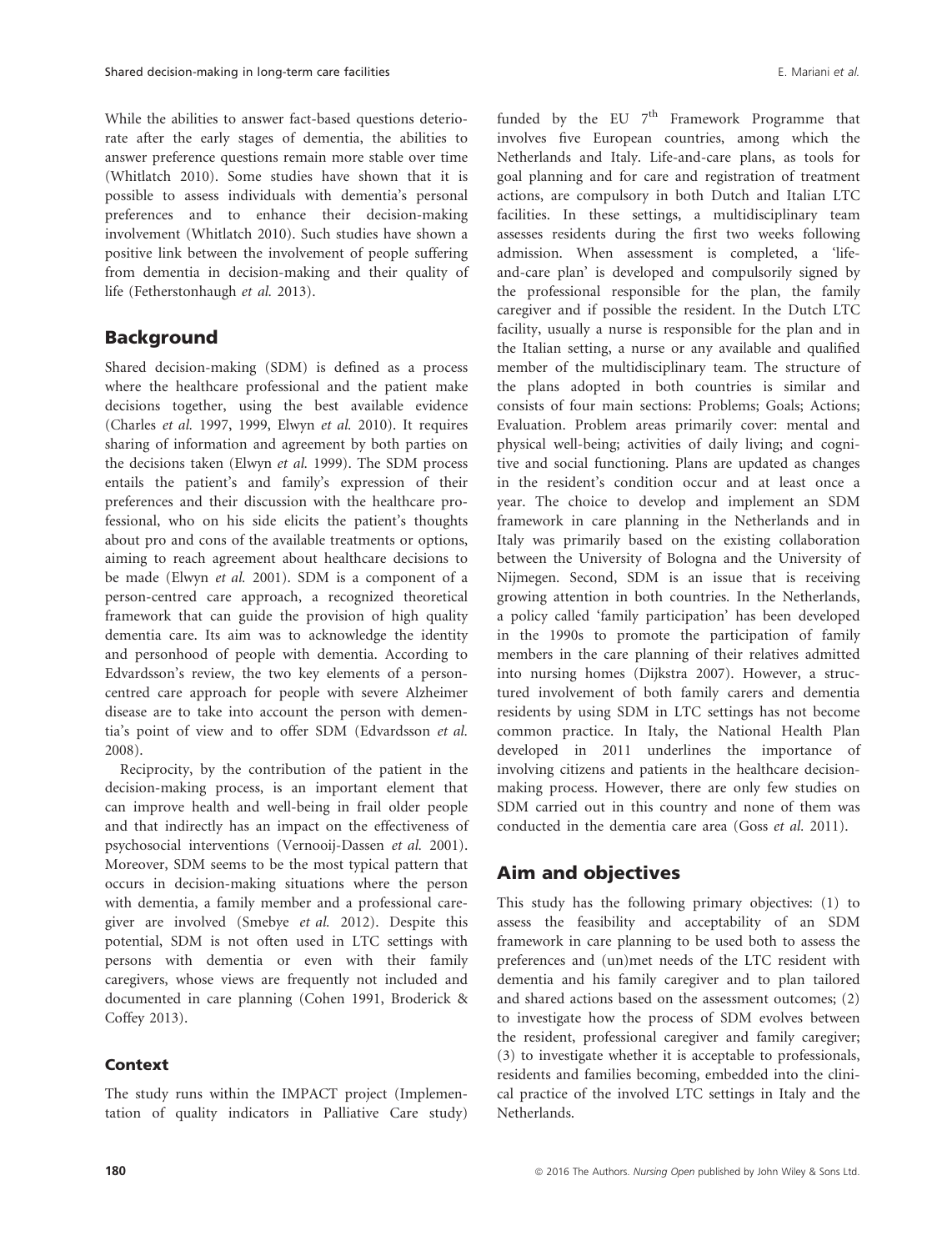The secondary objectives intend to explore the impact of the SDM framework on:

- the dementia residents' quality of life
- the family carers' quality of life and sense of competence
- the professional caregivers' job satisfaction
- the caregivers' satisfaction with the SDM intervention
- the organizational context where it takes place, i.e. barriers and facilitators, as perceived by the professionals.

In particular, we want to determine whether the SDM framework is likely to increase the number of residents' preferences and needs together with the actions taken to satisfy them recorded into their 'life-and-care plans' and whether it improves the residents' psychosocial well-being.

## Design and methods

## Study design

The current project is a feasibility study. The research population consists of dementia residents living in the selected LTC settings, their main family carers and the professional caregivers usually taking care for the residents. The subjects are organized in triads: each triad is composed by the resident with dementia, the family and the professional caregiver. A multi-method approach (Morse 2003) will be adopted to provide an in-depth description of the SDM process developed in the triad. Quantitative data based on residents' personal files and on the screening and evaluation measures collected from professionals and family caregivers will be used.

#### Subjects and settings

Two nursing home wards in the Netherlands and two nursing home wards in Italy are involved. In each country, one ward will randomly be assigned to the intervention group and the other to the control group. The same number of residents, family caregivers and healthcare professionals will be assessed in both groups and the same tools will be used. In the Netherlands two Dementia Special Care (DSC) units in the same nursing home will be recruited, whereas in Italy two different nursing homes will be enlisted, being similar in numbers of residents admitted, staffing patterns and level of medical and psychosocial care provided, as described in their charters of services. To avoid contamination, in the Netherlands the professionals working in the experimental DSC unit will not be the same as the ones working in the control DSC unit.

In each experimental and control nursing home ward, 20 dementia residents will be included, based on the following inclusion criteria: (1) having a diagnosis of dementia based on DSM IV (American Psychiatric Association 2000); (2) being able to give informed consent or, if legally incapable, having a family caregiver who can give informed consent for them; and (3) being supported by one primary family caregiver who agrees to participate and to be involved in the study too.

Inclusion criteria for the principal professional caregivers are: (1) being a member of the multidisciplinary team who is used to being directly involved in the care planning process; and (2) being a key staff member in the provision of residents' care and consequently to know the identified residents well. In both countries, at least eight healthcare professionals will be recruited to attend the training provided for the project and will later conduct the SDM interviews with 20 residents and their family caregivers.

Thus, the entire experimental group is composed by a total of 40 dementia residents, 40 family carers and about 16 healthcare professionals. These participants will be compared with the two other control nursing home wards that will be asked to involve the same number of subjects. After the selection is completed, a researcher will check the accuracy of the choices based on the requested inclusion criteria.

#### Intervention

As shown in Figure 1, the present project is a multifaceted intervention consisting of four phases to implement an SDM framework in (long-term) care planning, to obtain a constantly developing plan that focuses not only on the medical, physical, psychosocial and spiritual needs of the residents, but that considers and documents their preferences and the actions taken by caregivers to meet them.

## a) Pre-intervention assessment  $-$  Dementia residents' (un)met needs assessment

At baseline (Table 1), a trained researcher will administer an adapted version of the Camberwell Assessment of Needs in the Elderly (CANE) (Orrell & Hancock 2004, Orrell et al. 2007) to the dementia residents and to the formal and informal caregivers. The CANE is a comprehensive, person-centred needs assessment tool that has been designed for use with older people: the instrument is based on the principle that identifying a need means identifying a problem plus an appropriate intervention which will help or meet the need. It assesses the older person's needs from various perspectives: to reach this goal, CANE is to be administered not only to the older person but also to a key staff member and to an informal caregiver. The CANE has shown a good validity and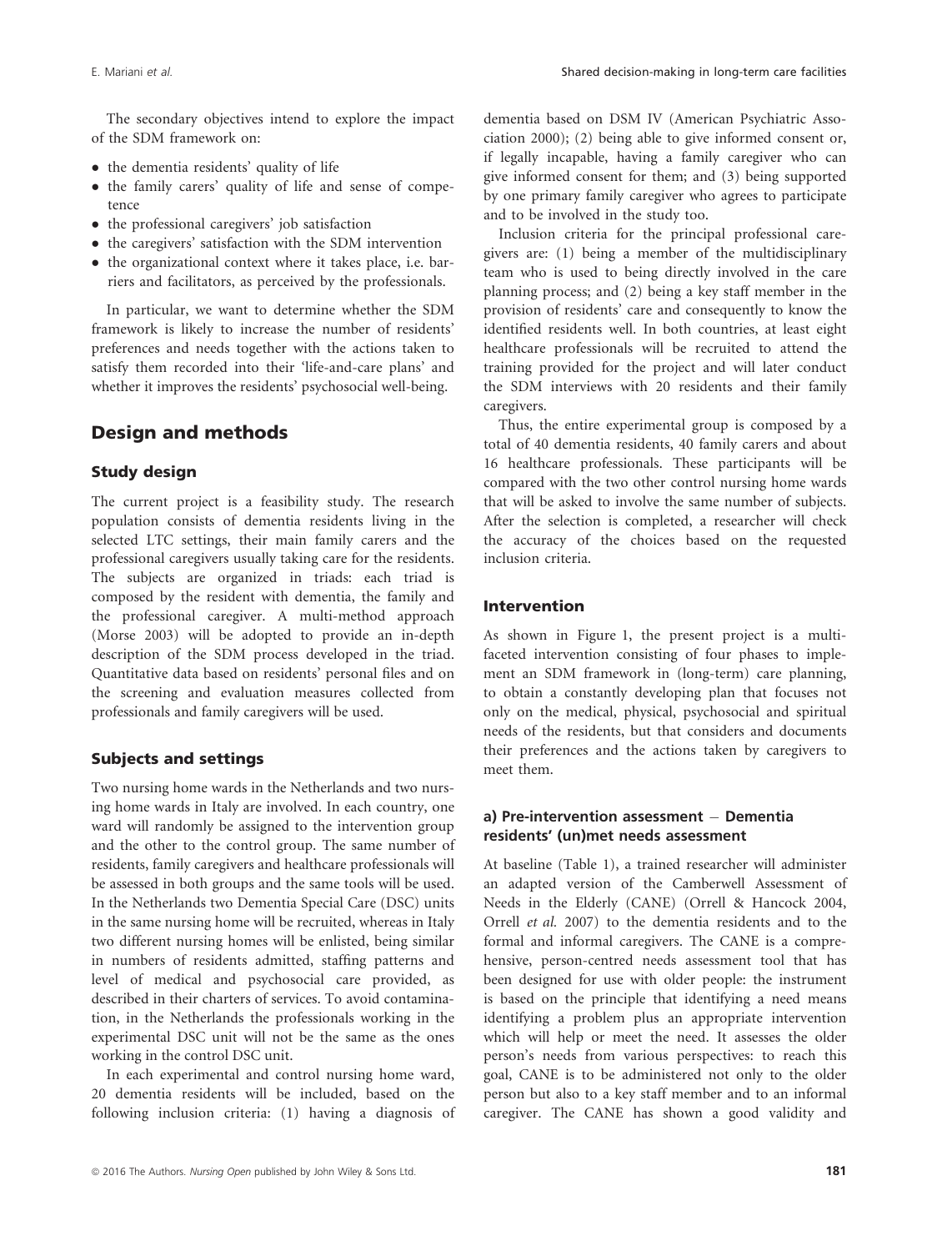

Figure 1. Graphical representation of the intervention,

#### Table 1. Overview of outcomes measure.

| Variable                                                                                         | Instrument                                                                                                                                                          | Time of assessment |                |
|--------------------------------------------------------------------------------------------------|---------------------------------------------------------------------------------------------------------------------------------------------------------------------|--------------------|----------------|
|                                                                                                  |                                                                                                                                                                     | B                  | F <sub>1</sub> |
| <b>Baseline measurements</b>                                                                     |                                                                                                                                                                     |                    |                |
| Demographic data of participants                                                                 | Age, gender, educational status,<br>marital status, employment                                                                                                      |                    |                |
| Descriptive data of LTC settings                                                                 | Type of hierarchical organization, care<br>models adopted, family carers' involvement,<br>National Health System information,<br>staff members' roles and education |                    |                |
| <b>Patient</b>                                                                                   |                                                                                                                                                                     |                    |                |
| Needs assessment                                                                                 | Camberwell Assessment of Needs in the<br>Elderly (CANE)                                                                                                             | R/FC/C             | R/FC/C         |
| Level of dependency                                                                              | Katz Activities of Daily Living index (ADL)                                                                                                                         | P/C                | P/C            |
| Primary outcome measure                                                                          |                                                                                                                                                                     |                    |                |
| Documentation of residents' preferences<br>and of the actions taken to satisfy them              | Proportion of residents whose preferences<br>and needs' satisfaction is documented                                                                                  | <b>DR</b>          | <b>DR</b>      |
| Secondary outcome measure                                                                        |                                                                                                                                                                     |                    |                |
| Quality of life                                                                                  | Dementia quality of life Instrument (DQoL)                                                                                                                          | R                  | R              |
| <b>Family caregivers</b>                                                                         |                                                                                                                                                                     |                    |                |
| Secondary outcome measure                                                                        |                                                                                                                                                                     |                    |                |
| Quality of life                                                                                  | EuroQOL                                                                                                                                                             | FC.                | FC.            |
| Sense of competence                                                                              | Sense of Competence Questionnaire (SCQ)                                                                                                                             | FC.                | FC.            |
| <b>Professional caregivers</b>                                                                   |                                                                                                                                                                     |                    |                |
| Secondary outcome measure                                                                        |                                                                                                                                                                     |                    |                |
| Job satisfaction                                                                                 | Job Satisfaction Questionnaire                                                                                                                                      | C                  | C              |
| Assessment of the SDM professional attitude                                                      | Structured interviews                                                                                                                                               | $\mathsf{C}$       | $\mathsf{C}$   |
| Process measures                                                                                 |                                                                                                                                                                     |                    |                |
| Assessment of the SDM interview process                                                          | Self-report questionnaire                                                                                                                                           |                    | C/FC           |
| Satisfaction with the SDM process; relevance,<br>feasibility and maintenance of the intervention | Self-report questionnaires                                                                                                                                          |                    | R/FC           |
| Barriers/facilitators and influencing factors                                                    | Focus group interview                                                                                                                                               |                    | C/FC           |

B, baseline; F1, 6 months after the first SDM interview; P, patient file; C, professional caregiver as informant; I, structured interviews with participants; DR, documentation review; R, residents as informant; FC, family caregiver as informant.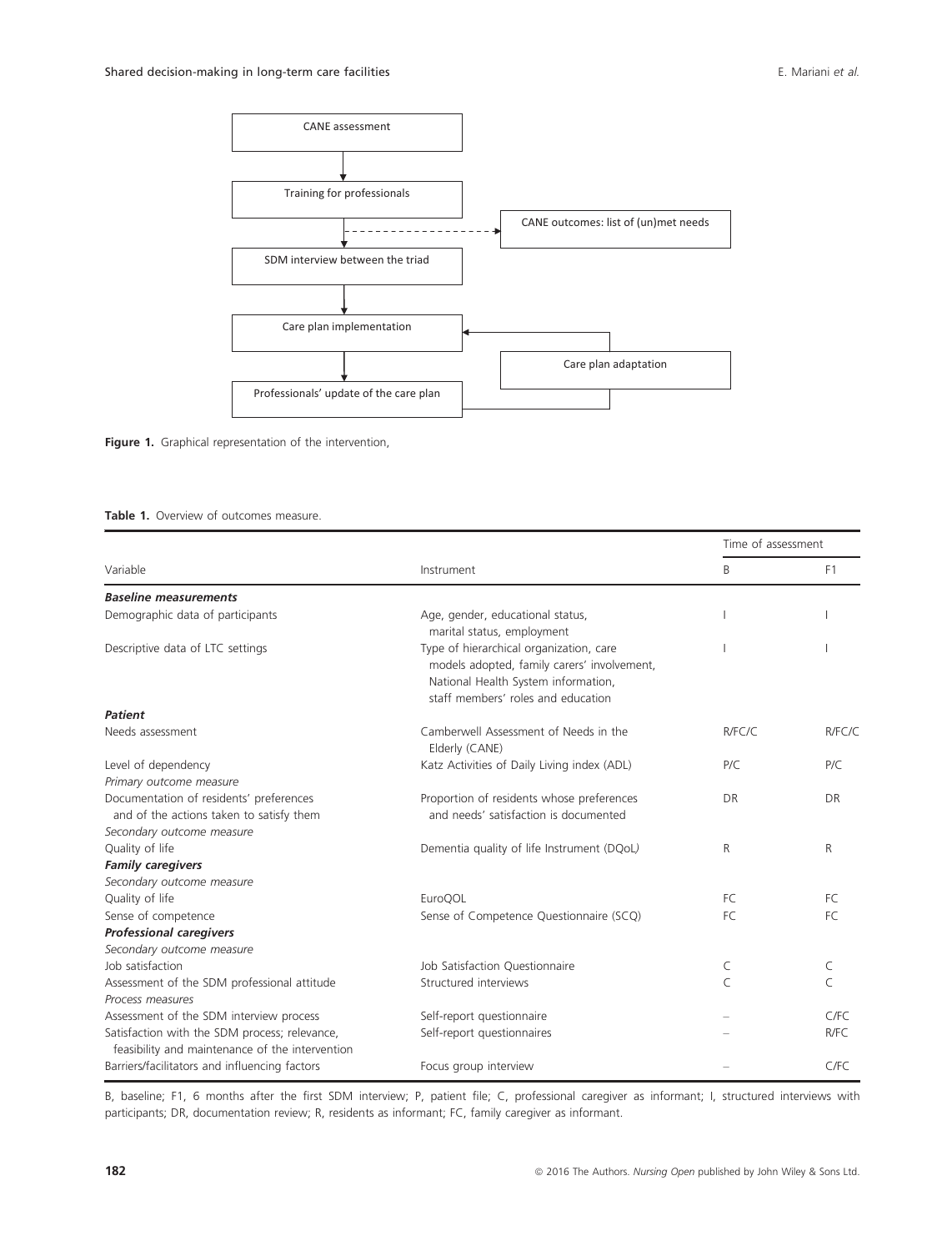reliability (Reynolds et al. 2000). In this study, only those items of the Dutch (Van der Roest et al. 2008) and Italian (Chattat & Celeste 2008) version of the CANE will be used to assess specific psychosocial needs of dementia persons who live in LTC settings. This was decided after discussion with the involved professionals as they declined the use of the full CANE questionnaire because of its length and relevance for nursing homes. They considered the need to manage behavioural problems, the need for tailored activities and the emotional and social needs as most important for residents with dementia in LTC settings (Cadieux et al. 2013). Starting from these data, we tried to improve the study protocol by discussing it with professionals to be involved. The items' relevance for nursing homes was related to a model for nursing home care, the Eden Alternative that aims to provide a person-centered care environment for older residents (Brownie & Nancarrow 2013). On the basis of its principles, we have selected the CANE items that cover the following psychosocial issues: self-care; daytime activities; psychological distress; information; behaviour; company and intimate relationship. The outcome of the selected CANE items will be a summary of met and unmet needs. The trained researcher who administers the CANE will share and discuss the information gained with the LTC professionals involved in the study before they will conduct the SDM interviews with the dementia resident and his family caregiver, so that they can use this information as a guidance for the interview. This will facilitate the selection and prioritization of their needs and the identification of possible interventions to meet them.

#### b) Phase 1 – Training for professionals

Dementia experts with an expertise in teaching communication skills in the context of clinical care have developed a training for professionals, teaching them how to appropriately stimulate the residents with dementia during the SDM interview to facilitate the expression of their wishes and needs. This training will be provided to the professionals in the intervention wards of both LTC settings. The training programme will focus on the SDM principles in dementia care and active listening (Gordon 2000), to enhance the healthcare professionals' verbal and non-verbal communication skills to be used to assess, meet and record the residents' needs and preferences during the SDM interview. Participants will receive a 2-hour weekly training for 5 weeks. Each lesson will be guided by clearly defined learning goals and will be divided into three sessions: theory, role-playing and feedback sessions.

#### I Theory sessions

During these sessions, the healthcare professionals will learn the SDM model, active listening and self-management principles as a guide to: (1) identify residents' problems or needs; (2) prioritize them, choosing the main needs or problems that will become the goals of the intervention; (3) identify alternatives to meet them; (4) decide and plan the intervention; (5) execute plans and (6) evaluate the outcomes.

II Role-playing sessions

During these sessions, professionals will practice skills and knowledge acquired in the theoretical part of the lesson. In some cases, the trainer will provide case-vignettes that will be used as cues to set up role-play exercises; in others professionals will be asked to report difficult situations they face during their daily work. Moreover, professionals will be invited to bring real care plans, to understand whether SDM is applied and to practice the learning objectives of the training programme in daily care situations.

III Feedback sessions

The trainer will support and supervise the professionals during the role-playing sessions, guide the discussion and provide feedbacks to stimulate reflection on their own professional attitude.

One additional lesson, 3 months after the end of the training, will be organized to discuss the problems professionals faced so far and to refresh some of the core issues of the training.

#### c) Phase 2 – SDM conversation

The SDM conversation will take place between a triad, composed of the resident with dementia, the family caregiver and the LTC professional as facilitator. The professional will be taught to tell the resident and the family caregiver that the aim of the consultation is to tailor the 'life-and-care plan' to the resident's actual needs and preferences. Using the unmet needs as collected with the CANE, as starting point, the main steps of the SDM process that will be applied during the conversation are: (a) identification of problems and needs; (b) prioritization of the most important problems or needs to set the intervention's goals; (c) discussion of options and preferences and (d) identification of actions. The role of the family caregiver is to support and facilitate the resident's expression: if communication is limited, the family caregiver is stimulated to intervene, to add information and to stimulate the person with dementia. Together, the participants in the consultation will make plans to comply with the prioritized needs and will develop actions to meet them.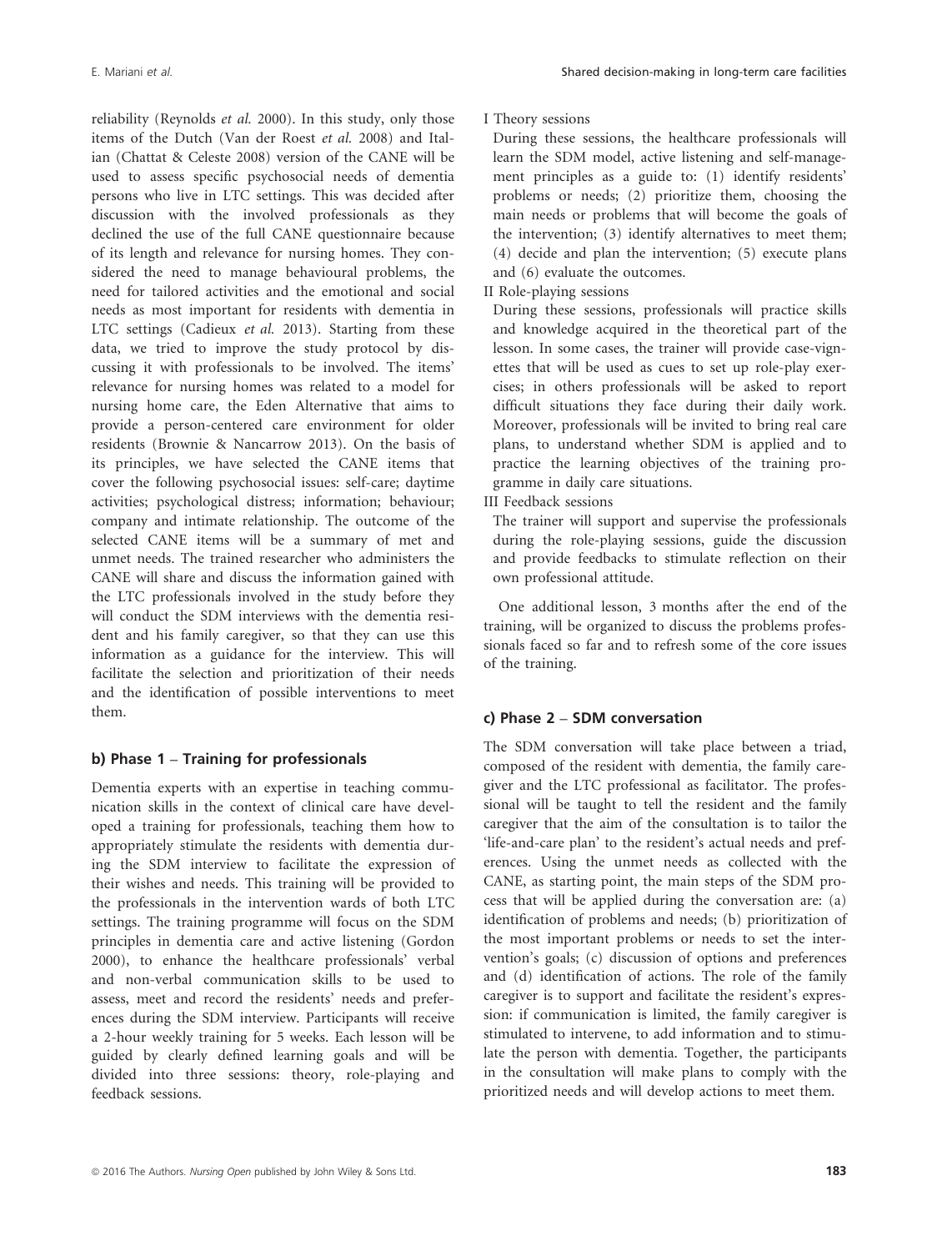#### d) Phase 3 – Implementation of plans

Immediately after the interview, the professional caregiver is asked to update the resident 'life-and-care plan' with the outcomes of the SDM interview reporting: I. the goals of the intervention based on the resident's problems and needs identified and preferences expressed, II. the planned actions based on the agreed decisions taken and III. the monitoring of the SDM intervention (i.e. the planned actions have been effectively implemented and/or the agreed decisions satisfied).

#### e) Phase 4 – Update

The 'life-and-care plan' is then updated regularly by the professional caregiver, who will report if all aspects of the intervention are (not) going according to plan.

## Measures

## Participants' details and LTC settings description

Demographics of the participants will be collected together with data on the inner organization and management of the involved LTC settings, considered potential influencing factors regarding the implementation process.

Besides, several valid instruments will be used. For a full description of the data collected and of the tools used (Table 1).

## Residents' characteristics

## Katz index of independence in Activities of Daily Living (ADL)

The Katz ADL (Katz et al. 1963) measures the clients' ability to independently perform activities of daily living. The Index ranks adequacy of performance in the six functions bathing, dressing, toileting, transferring, continence and feeding. Lower scores indicate a higher level of dependency. If the Katz index is not reported in the residents' medical record, the information will be gained by asking the units' key nurses or healthcare professionals to complete it. These data will be used as additional information to make a profile of the residents, to better identify and prioritize their main needs to be satisfied.

## Outcome measures

#### Primary outcome measure

The primary outcome measure is the proportion of dementia residents whose preferences, needs and related actions are known, satisfied and documented in their 'life-and-care plan' (Detering et al. 2010). Six months after the SDM interviews, a researcher will determine the compliance with residents' needs and wishes accomplished. The researcher will check the residents 'life-and-care plan' updated after the SDM interviews by professional caregivers, identifying any documentation of the resident' s needs and preferences, goal set by the triad, actions taken to satisfy it and goal satisfaction (see Phase 3 of the intervention).

#### Secondary outcome measures for the residents

# Dementia quality of life Instrument (DQoL)

The DQoL is a reliable instrument to assess dementia patients' quality of life (Brod et al. 1999). It is administered in this study to measure the effects of applying the SDM framework on residents' quality of life. It is a 29 items scale and one global item on overall quality of life. It directly assesses five domains of quality of life: positive affects, negative affects, feelings of belonging, self-esteem and sense of aesthetics. Items are rated on 5-point visual scales to facilitate the person with dementia' answers. In this study, given the impaired cognitive functioning of residents, the rating scale will be recoded and patients will answer yes or no to each question.

## Secondary outcome measures for the family caregivers

#### **EuroOOL** EuroQOL

The EuroQOL (The EuroQol Group 1990) is used to assess family caregivers' quality of life. EuroQOL is a generic health-related quality of life measure composed of five domains: mobility, self-care, usual activities, pain/discomfort, anxiety/depression. It is valid and can be applied in the general population (Brazier et al. 1993).

#### Short Sense of Competence Questionnaire (SSCQ)

SSCQ (Vernooij-Dassen et al. 1999) is used to assess the sense of competence of the family caregivers of dementia residents. It is a scale to be used for informal caregivers of older adults diagnosed with dementia. It consists of three domains: satisfaction with the demented person as a recipient of care, satisfaction with one's own performance and consequences of involvement in care for the personal life of the caregiver. It comprises seven items to be rated on a 5-point scale (from very strongly agree to very strongly disagree). In this study, answers will be dichotomized (Vernooij-Dassen 1993).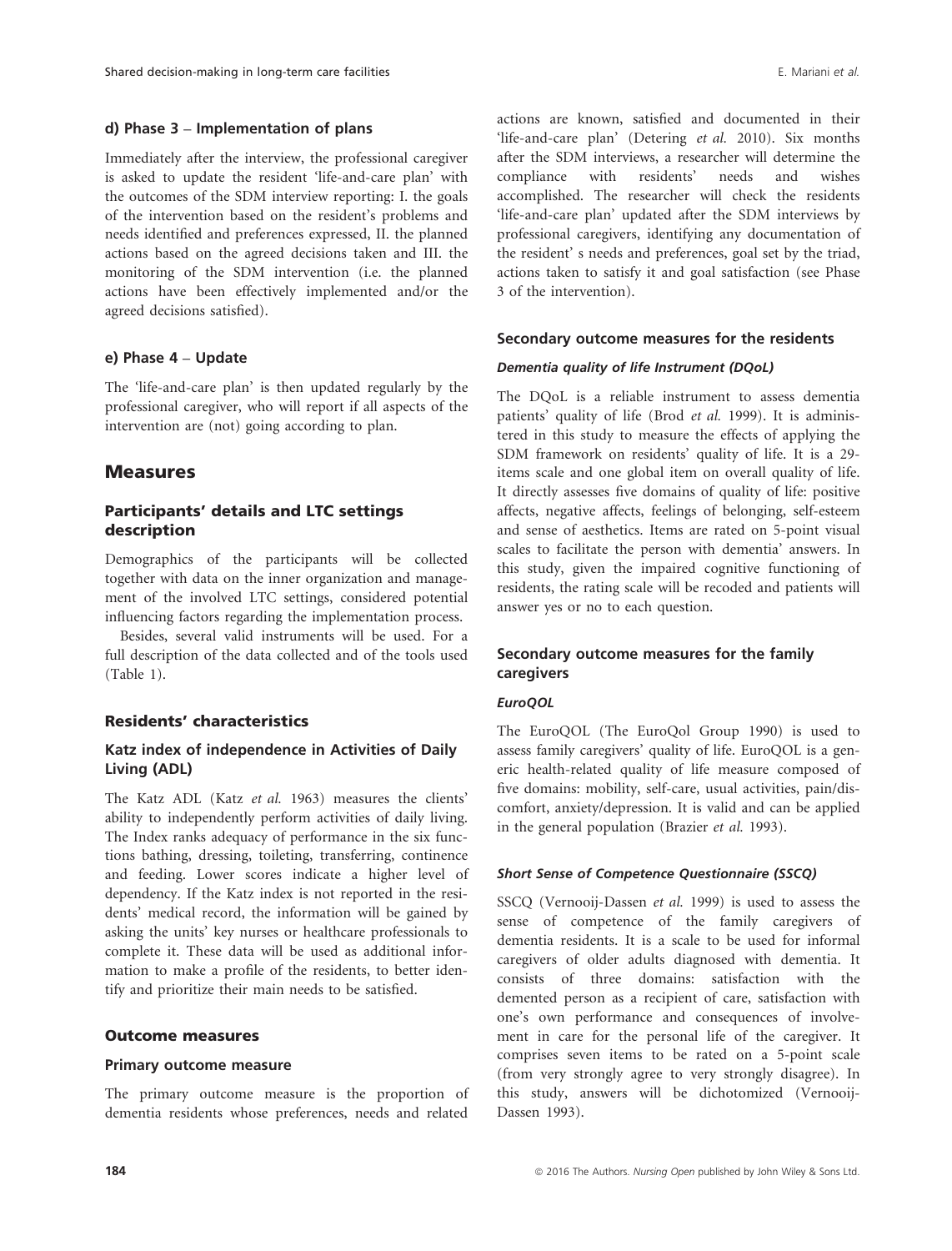## Secondary outcome measures for the professional caregivers

# Job Satisfaction Questionnaire (JSQ)

The JSQ consists of 20 items, scored on a four-point scale, from mostly negative to mostly positive and it consists of five factors: autonomy, competence, emotion, initiative and relation. High scores indicate high levels of job satisfaction (Orrung Walli et al. 2013). The factors have Cronbach's alpha coefficients between 0.74-0.92 (Sellgren et al. 2008).

#### Process measures

#### SDM interview process questionnaire

A questionnaire has been developed to measure how residents with dementia have been involved in the SDM process from the formal and informal caregivers' point of views. The questions have been developed by combining and adapting the items of two validated tools used to measure SDM in clinical encounters to be applicable in the nursing home situation (Kriston et al. 2010, Melbourne et al. 2010). Selection has been made based on the principles that will guide the SDM process with persons with dementia in LTC settings and that focus on: needs identification; options provision; advantages and disadvantages explanation; support to the clients in understanding the information given and in expressing their preferences and wishes; agreement about the final plans to satisfy them. Immediately after the SDM interviews, formal and informal caregivers will be asked to complete it.

#### Process evaluation measures

To explore caregivers' satisfaction with the SDM intervention, questionnaires with closed and open questions will be used. Moreover, data on the adherence rate (operationalized as the proportion of caregivers that actually adopt the intervention in the study), relevance, feasibility and maintenance of the intervention (operationalized as the extent to which the intervention is sustained over time) will be collected.

#### Focus group interviews

Focus group interviews with the involved professional caregivers will take place at the end of the project to collect suggestions, observations and opinions on barriers and facilitators to this practice in LTC settings, also considering and discussing national and setting-related factors that could have affected the intervention's results, such as the organization of the National Health System, the national attention to the SDM attitude in healthcare settings or the nursing home's inner organization. Measurements related to LTC residents, professional and family caregivers will be performed at baseline and 6 months after the intervention (Table 1).

## Data analysis

Quantitative data will be analyzed using the Statistical Package for Social Science (SPSS). The proportion of residents whose SDM documentation on needs satisfaction has been fulfilled, will be analyzed using the Fischer's exact test. Secondary outcomes, at the level of residents, professional and informal caregivers, will be calculated using parametric and non-parametric tests, making comparison between and within groups. Descriptive statistics will be used to compare the experimental and control nursing home wards for socio-demographic characteristics and baseline variables. In each country, the focus group discussions' content will be translated into English. Two independent researchers will code the data by using a constant comparative method (Johnson et al. 2012). Each researcher will develop and label categories with appropriate codes outlining the core concepts of the focus group interviews. Then, the codes will be combined in clusters to define the concepts and identify similarities and differences between the interviews (Boeije 2002). Codings will be discussed until consensus will be reached.

## Ethical approval

In November 2013, the study has been approved by the ethics committee of both universities involved in the project in Italy and The Netherlands.

## **Discussion**

This article presents the protocol of a study to assess feasibility, acceptability and potential effectiveness of an SDM framework in care planning for long-term care residents with dementia. The aim of the study was to explore whether it is effective and feasible to take the dementia residents' personal perspective into account regarding assessing and meeting their own needs through an SDM process with the professional and family caregivers. Thus, SDM is here considered an opportunity for persons with dementia to express their opinion and wishes and care planning a comprehensive and constantly developing process that should be based on the residents' preferences, not only on the professionals' or family carers' perspective.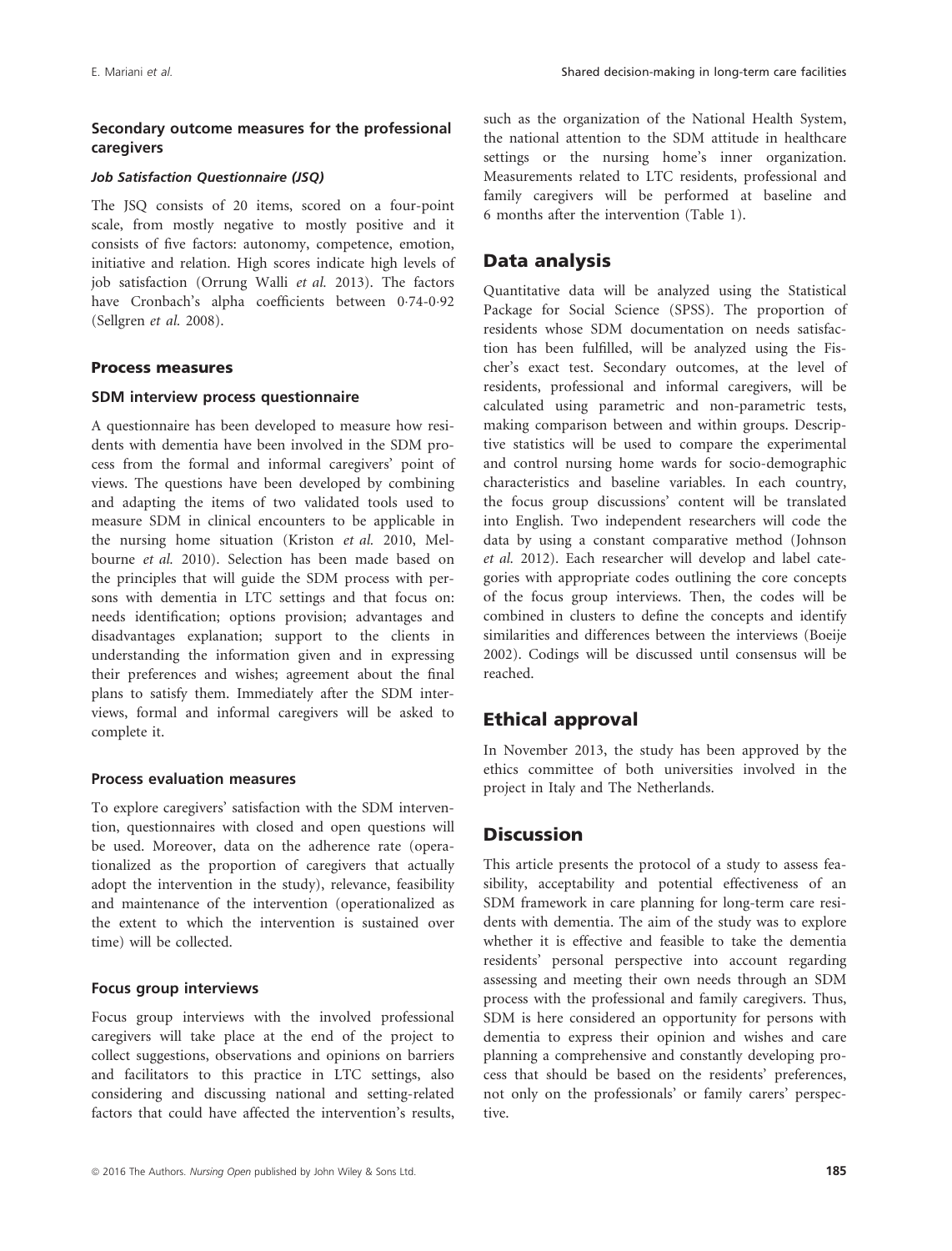## Strengths and limitations

The key element of this study is that it will contribute to our knowledge about the efficacy and of SDM interviews in nursing homes with persons with moderate to severe dementia and will consider the barriers and facilitators to this practice in LTC settings. Besides, it will make an important contribution to test the feasibility for a full trial, as recommended by the United Kingdom Medical Research Council guidance on the development and evaluation of complex intervention (Craig et al. 2008). Moreover, the study will take place in nursing homes located in two different countries, Italy and the Netherlands: these data represent a source of interesting information on the application and feasibility of this study in countries characterized by different cultures and healthcare systems organization.

At the same time, cultural differences may affect the primary and secondary outcomes: these data are therefore collected and considered during data analysis. Furthermore, only a few nursing homes are recruited in this study: their organization and residents population may not be representative of these parameters in both countries. In addition, the supportive presence of the family caregivers during the SDM interview may influence the resident's behaviour and attitude. Therefore, this covariable will be taken into account.

# Acknowledgement

We thank all participating researchers and services involved in the IMPACT consortium for their support.

## Funding

The study has received funding from the European Union's Seventh Framework Programme FP7/2007-2013 under grant agreement no. 258883.

# Conflict of interest

No conflict of interest has been declared by authors.

## Author contributions

All authors have agreed on the final version and meet at least one of the following criteria [recommended by the ICMJE ([http://www.icmje.org/recommendations/\)](http://www.icmje.org/recommendations/)]:

 substantial contributions to conception and design, acquisition of data, or analysis and interpretation of data;

• drafting the article or revising it critically for important intellectual content.

## References

- American Psychiatric Association (2000) Diagnostic and Statistical Manual of Mental Disorders, 4th edn. (text rev.). Author, Washington DC.
- Boeije H.A. (2002) Purposeful approach to the constant comparative method in the analysis of qualitative interviews. Quality and Quantity 36, 391–40.
- Brazier P., Jones N. & Kind P. (1993) Testing the validity of Euroqol and comparing it with the SF-36 health survey questionnaire. Quality of Life Research 2, 169–180.
- Brod M., Stewart A.L., Sands L. & Walton P. (1999) Conceptualization and measurement of quality of life in dementia: the dementia quality of life instrument (DQoL). Gerontologist 39(1), 25–35.
- Broderick M.C. & Coffey A. (2013) Person-centred care in nursing documentation. International Journal of Older People Nursing 8, 309–318.
- Brownie S. & Nancarrow S. (2013) Effects of person-centered care on residents and staff in aged care facilities: a systematic review. Clinical Interventions in Ageing 8, 1–10.
- Cadieux M.A., Garcia L.J. & Patrick J. (2013) Needs of people with dementia in long-term care: a systematic review. American Journal of Alzheimer's Disease and Other Dementias 28(8), 723–733.
- Carpenter B.D., Kissel E.C. & Lee M.M. (2007) Preferences and life evaluations of older adults with and without dementia: reliability, stability and proxy knowledge. Psychology and Aging 22(3), 650–655.
- Charles C., Gafni A. & Whelan T. (1997) Shared decisionmaking in the medical encounter: what does it mean? (or it takes at least two to tango). Social Science and Medicine 44 (5), 681–92.
- Charles C., Gafni A. & Whelan T. (1999) Decision-making in the physician-patient encounter: revisiting the shared treatment decision-making model. Social Science and Medicine 49(5), 651–61.
- Chattat R. & Celeste C. (2008) Assessment of needs in elderly Italian version of the 'can elderly'. Ricerche di Psicologia 31 (12), 121–131.
- Cohen D. (1991) The subjective experience of Alzheimer's disease: the anatomy of an illness as perceived by patients and families. American Journal of Alzheimers Disease and Other Dementias 6(6), 6–11.
- Craig P., Dieppe P., Macintyre S., Michie S., Nazareth I. & Petticrew M. (2008) Developing and evaluating complex interventions: the new Medical Research Council guidance. BMJ 337, a1655.
- Detering K.M., Hancock A.D., Reade M.C. & Silvester W. (2010) The impact of advanced care planning on end of life